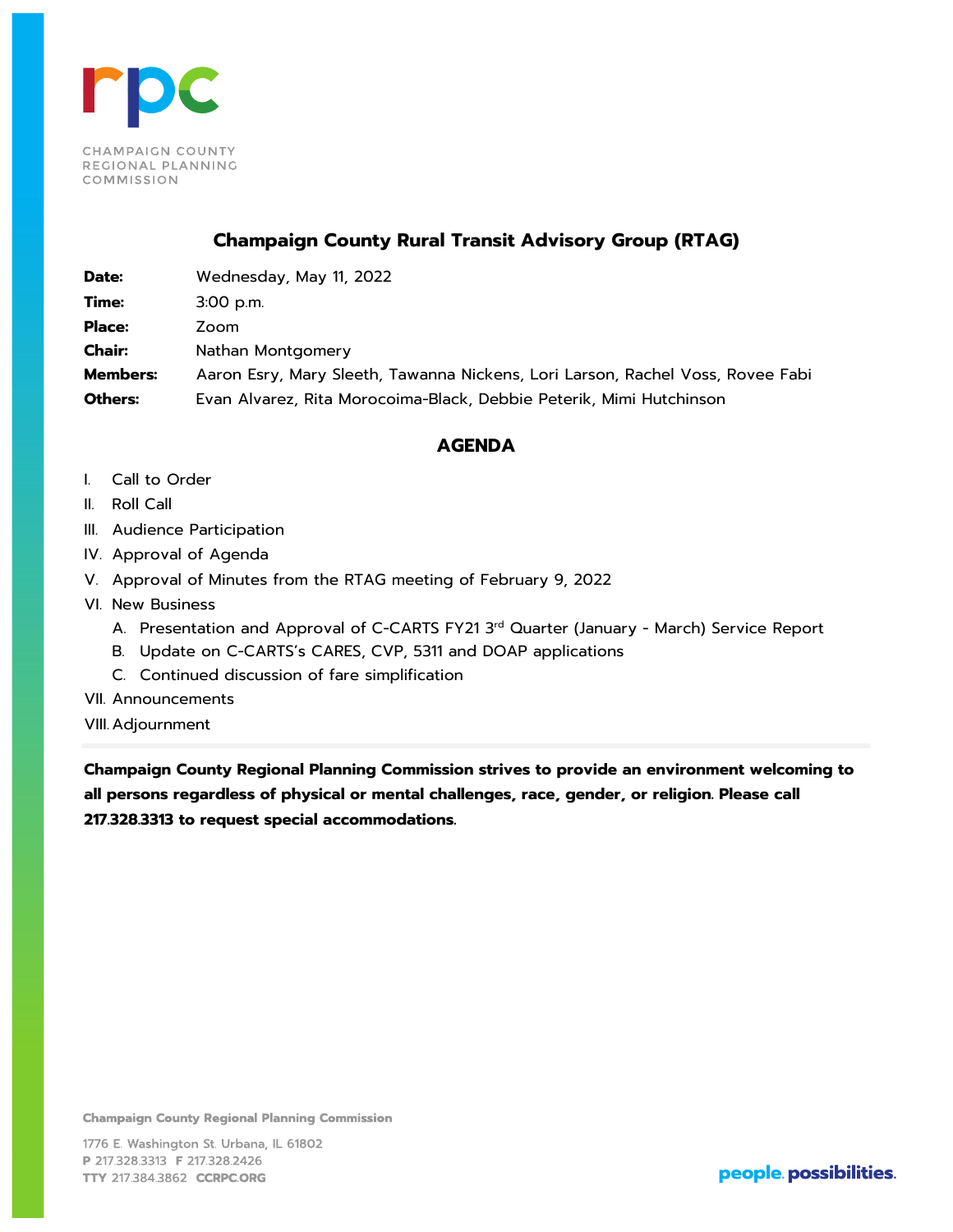# Champaign County Area Rural Public Transportation System (C-CARTS) **FY2022 Q3 Service Report**

The quarterly report below covers the last completed IDOT fiscal quarter, Quarter 3, from January 1st, 2022, to March 30<sup>th</sup>, 2022.

**Grantee:** Champaign County **Subcommittee & Oversight:** Rural Transit Advisory Group (RTAG) & Champaign County Regional Planning Commission (CCRPC) **Operator:** Champaign Urbana Mass Transit District (MTD)

**Trip type** indicates the purpose of each trip. Note: A trip is classified by the purpose of the activity that preceded it. E.g., if a rider takes the bus to a doctor's appointment and then walks to a grocery store before boarding the bus again to return home, the first trip is classified as *medical,* and the return trip is classified as *shopping*.

**Trips** are one-way rides, counted each time an individual rider enters a vehicle. E.g., a round-trip counts as two trips.

**Days** are the number of business days (normally M-F, except on Federal holidays and closures due to inclement weather) operated during the quarter. **Average trips** refers to the total number trips in the quarter divided by total number of operating days.

**Lift** refers to trips requiring ADA Lift equipment.

**60+** refers to trips provided to older adults 60 years of age or older.

**Denials** are counted when a rider requests a trip that could not be accommodated.

**Service miles** are miles driven while riders are on the vehicle (excludes miles driven to and from the MTD garage).

**Service hours** are hours driven while riders are on the vehicle (excludes time spent driving to and from the MTD garage).

Note on fare structure: 5311 trips that begin or end in the rural public service area cost \$6 each way. Riders aged 60 years and older are eligible for a \$2 one-way fare. Personal care assistants ride for free, and children aged 12 and under rider for \$1 each way. Trips that begin and end in Rantoul are \$2 each way, regardless of the rider's age.

|              | <b>Trip Type</b> |                 |                 |        |                   |                  | <b>Days</b> | <b>Daily</b>   | Lift | $60+$ | <b>Denials</b> |
|--------------|------------------|-----------------|-----------------|--------|-------------------|------------------|-------------|----------------|------|-------|----------------|
|              | <b>Medical</b>   | <b>Personal</b> | <b>Shopping</b> | Social | <b>Employment</b> | <b>Education</b> |             | <b>Average</b> |      |       |                |
| January      | 168              | 33              | 38              | 10     | 238               | 42               | 21          | 25             | 70   | 200   | 87             |
| February     | 137              | 36              | 29              |        | 194               | 35               | 20          | 22             | 73   | 144   | 105            |
| March        | 168              | 29              | 37              | 32     | 240               | 43               | 21          | 26             | 86   | 208   | 98             |
| <b>Total</b> | 473              | 98              | 104             | 49     | 672               | 120              | 62          | 26             | 229  | 552   | 290            |

Demand Response Service Characteristics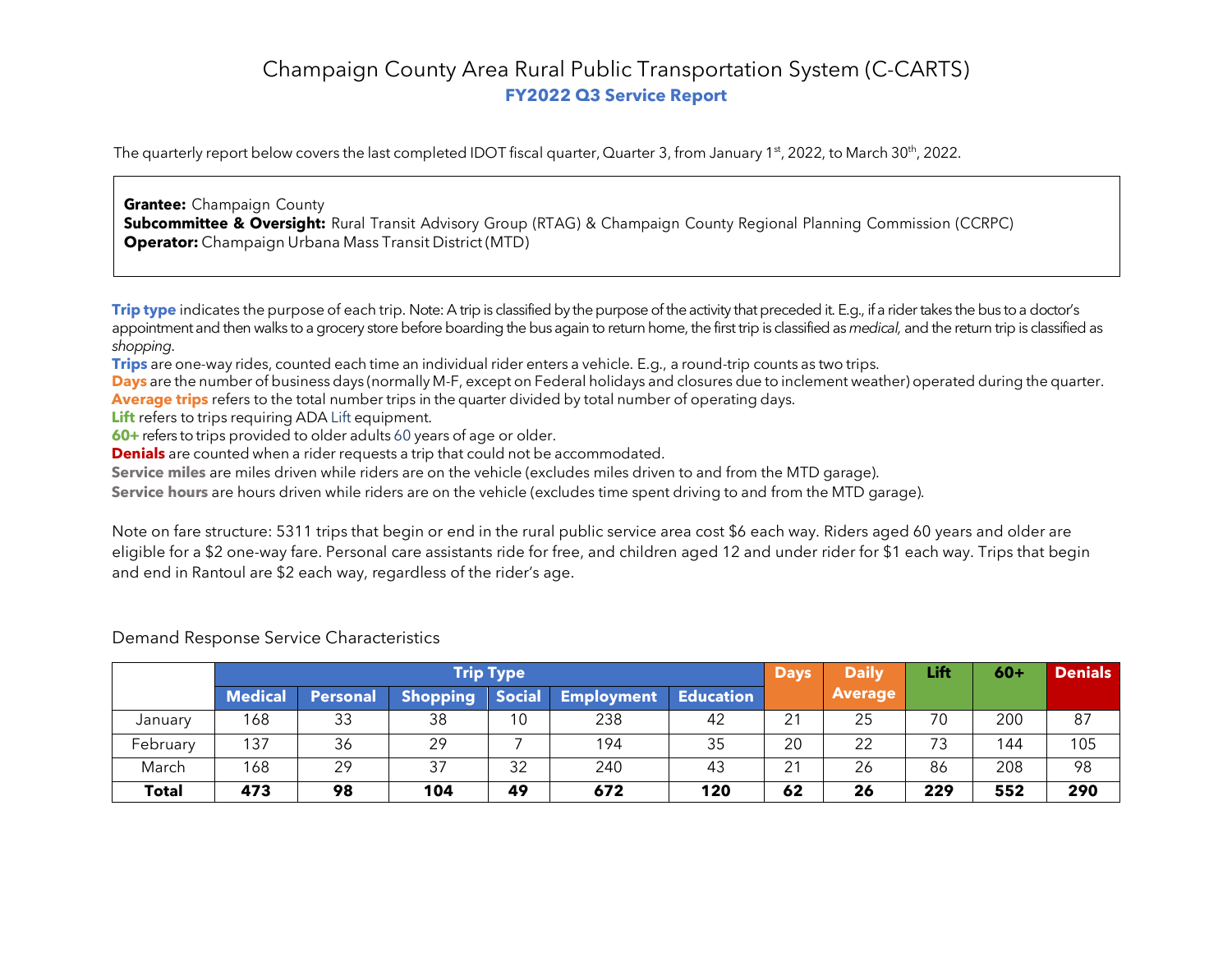# Champaign County Area Rural Public Transportation System (C-CARTS) **FY2022 Q3 Service Report**

### Systemwide Service Characteristics

|              | <b>DR Trips</b> | <b>FR Trips</b> | <b>Total Trips</b> | <b>Service Miles</b> | <b>Service Hours</b> |
|--------------|-----------------|-----------------|--------------------|----------------------|----------------------|
| January      | 529             | ,244            | 1,773              | 22,603               | 929                  |
| February     | 438             | ,296            | 1,734              | 19,009               | 770                  |
| March        | 549             | 2,017           | 2,566              | 22,247               | 985                  |
| <b>Total</b> | 1,316           | 4,557           | 6,073              | 63,859               | 2,684                |

Note: DR = Demand Response | FR = Fixed Route

#### Grant Funding

|    | Project  | Service  | Total    | Expended | Remaining | Expended  | Remaining | Total              | Total       |
|----|----------|----------|----------|----------|-----------|-----------|-----------|--------------------|-------------|
|    | Income   | Contract | Revenue  | Federal  | Federal   | State     | State     | Expended           | Remaining   |
|    |          | Revenue  |          |          |           |           |           | <b>Grant Funds</b> | Grant Funds |
| Q1 | \$28,050 | \$28,050 | \$28,050 | \$75,155 | \$153,871 | \$75,155  | \$648,697 | \$150,310          | \$727,413   |
| Q2 | \$37,326 | \$26,087 | \$37,326 | \$74,178 | \$4,538   | \$128,049 | \$520,648 | \$202,227          | \$525,186   |
| Q3 | TBA      | TBA      | TBA      | TBA      | TBA       | TBA       | TBA       | TBA                | <b>TBA</b>  |
| Q4 |          |          |          |          |           |           |           |                    |             |

Note: Figures in this table are rounded to the nearest dollar amount.

Note: The total FY22 state award is \$723,852. The total FY22 federal award is \$153,871. The combined FY22 state and federal award amount is \$877,723.

#### C-CARTS Registered Riders

|      | Population<br>(2010 Census) | <b>Community</b> | January<br><b>New Riders</b> | <b>February</b><br><b>New Riders</b> | <b>March New</b><br><b>Riders</b> | <b>Total Served</b> | % Population<br><b>Served</b> |
|------|-----------------------------|------------------|------------------------------|--------------------------------------|-----------------------------------|---------------------|-------------------------------|
| DRZ1 | 22,171                      | Dewey            |                              |                                      |                                   | 16                  |                               |
|      |                             | Fisher           |                              |                                      |                                   | 32                  |                               |
|      |                             | Foosland         |                              |                                      |                                   |                     |                               |
|      |                             | Gifford          |                              |                                      |                                   | 23                  | 10.5%                         |
|      |                             | Ludlow           |                              |                                      |                                   | 34                  |                               |
|      |                             | Penfield         |                              |                                      |                                   | 14                  |                               |
|      |                             | Rantoul          | 10                           | 11                                   | Ô                                 | 2,215               |                               |